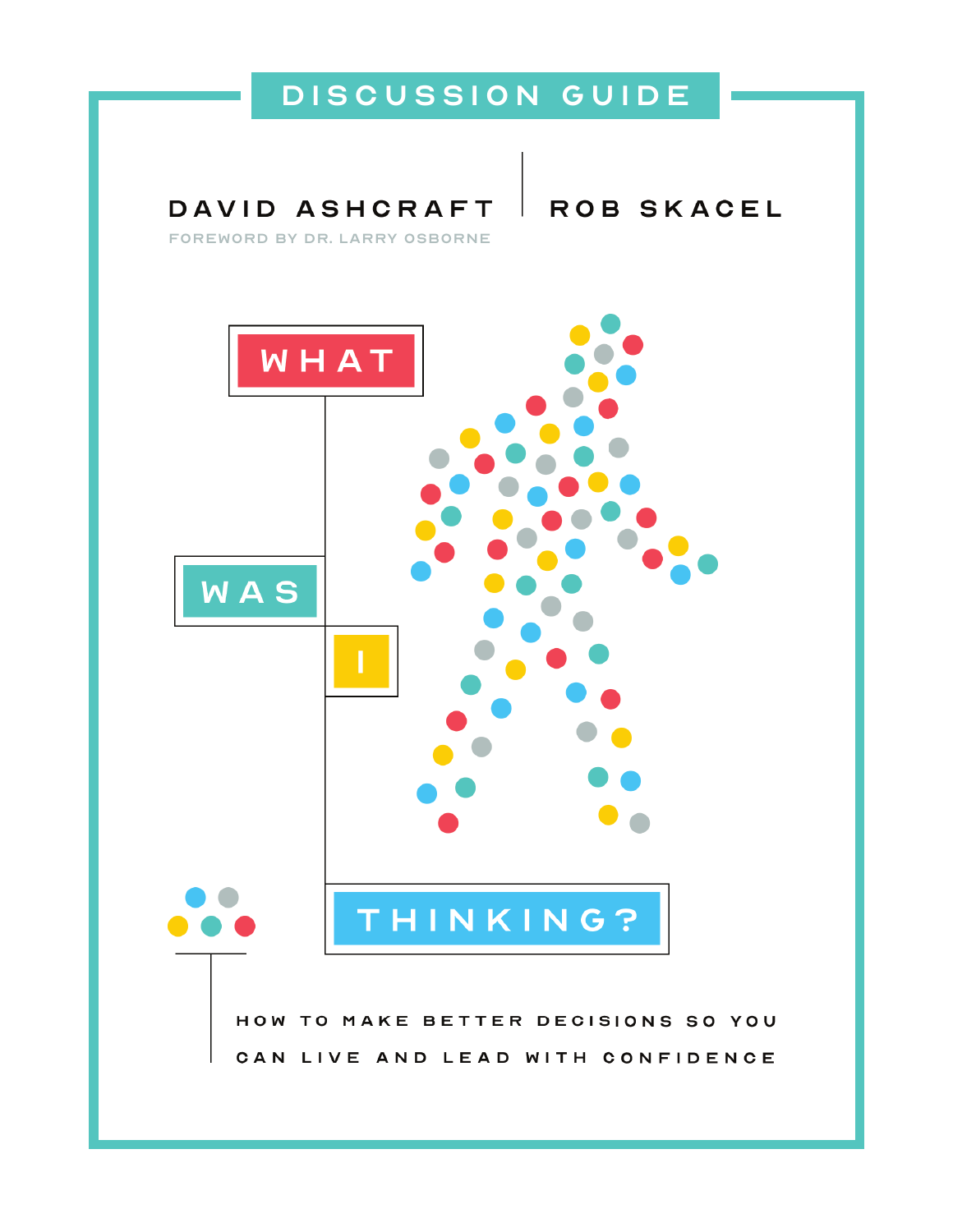#### introduction

- 1. Discuss how you view your attitude toward risk. Do you consider yourself a risky person, a cautious person, or somewhere in between? Explain your answer.
- 2. How have you learned to make wise decisions in the face of risks? How do you weigh risk and reward in your daily life?
- 3. How do you respond to the instruction to "trust your gut" for decision-making? Is your gut reliable?



- 1. Discuss any "what was I thinking?" moments in your life.
- 2. How do you respond to this quote: "The ability to make good decisions and to take wise risks is the hidden ingredient that sets a leader apart" (see page 14)? When have you seen a leader live this out?
- 3. Considering risk-taking and forward progress, respond to Ecclesiastes 11:4 ("Farmers who wait for perfect weather never plant. If they watch every cloud, they never harvest," NLT). How has this verse played out in your life?



- 1. When have you learned a new lesson through a moral failing—a time when you overestimated your character, willpower, or self-control as you waded into damaging choices (see page 23)?
- 2. What is the relationship between one's risk-taking and their "success"?
- 3. How do you describe the difference between risking and failing to achieve a challenging goal versus risking and tarnishing one's legacy (see page 26)?



- 1. Read aloud Matthew 25:14-30. With which man do you identify? What does this parable say to you about risk-taking and living an obedient, God-honoring life?
- 2. Are decision-making and risk-taking skills that can be developed and all people can acquire them? Explain your answer.
- 3. Have you ever encountered more danger by playing it safe instead of taking a risk? Discuss examples from your life or when you've witnessed this in others' lives.



- 1. How do you define your sphere of influence in which to make good decisions and a positive difference?
- 2. What are the four propositions that you'll encounter when you face a decision that involves risk?
- 3. Discuss a decision you or someone has faced and outline it using The DOPE Model.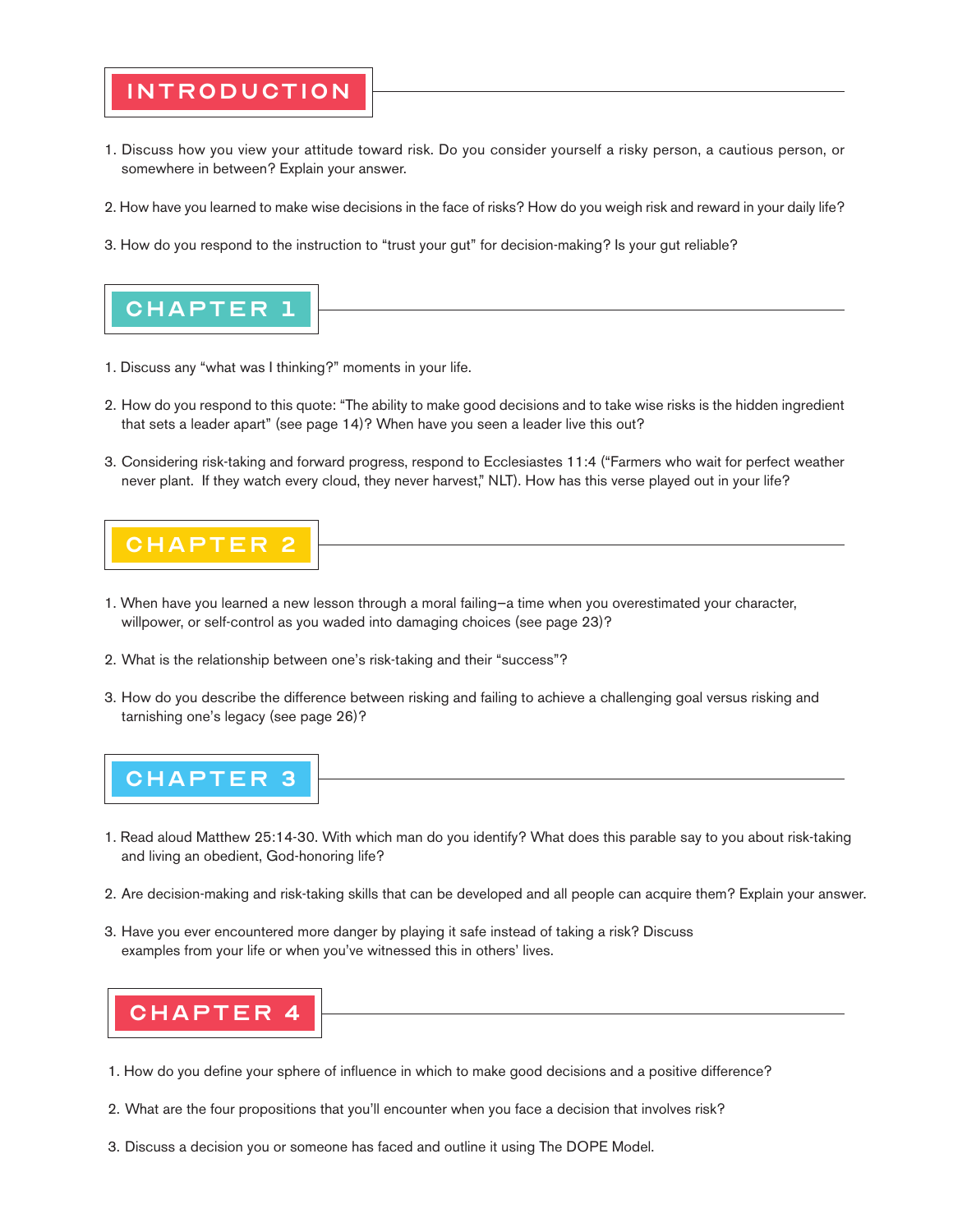### **CHAPTER**

- 1. How do you confront the first proposition of risk—"Desire: What would you like?"—in a manner that seeks the interests of God and others over the interests of self?
- 2. Discuss the four principles and practices outlined in this chapter that will help you deal with the first proposition. What seems most helpful? What seems most challenging?
- 3. Read aloud Philippians 4:6-8. Why is this an important Scripture to reference when you face the first proposition?



- 1. When confronting the second proposition of risk—"Opportunity: What is available?"—what are the three types of options that exist? Define each of them.
- 2. Which option category do many successful leaders choose? Why does that category lead to their success?
- 3. What are some ways that you have confronted the second proposition of risk in a way that is wise and pleasing to God?

## **CHAPTER**

- 1. Why is it that so many well-reputed and seemingly good people, at the height of their influence, begin to abuse their power?
- 2. What are some practical ways you can be vigilant to guard against becoming an abuser of power?
- 3. Read aloud 1 Corinthians 4:7. How does this verse put your power into the proper perspective?

# **CHAPTER 8**

- 1. How do you react to this statement on page xx: "Cautious people do pay a price. They tend to overlook the negative consequences of not taking risks and thereby cheat themselves out of life's joys and accomplishments"?
- 2. As you confront the fourth proposition—"Expectations: What might result?"—why is it helpful to consider the potential consequences? How can you do this?
- 3. Why is there great danger in operating in secrecy?



- 1. Give a few specific examples of what it means for you to think of others first.
- 2. What is the greatest differentiator in every decision a leader makes (see page 133)? Why is this important to effective leadership?
- 3. What are the crucial requirements of others-focused decisions? How can you obtain these?